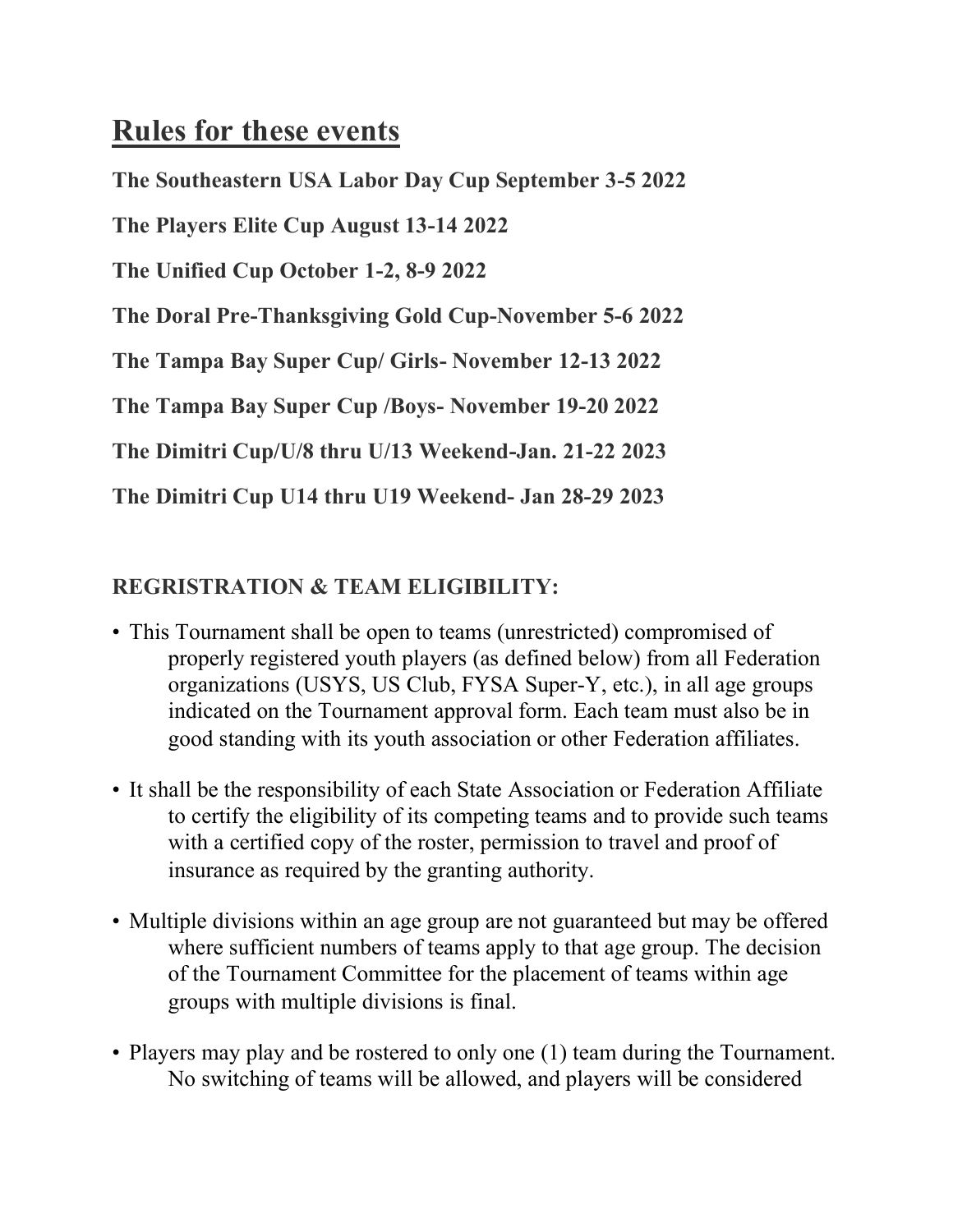tournament-bound to the first team the player participates with.

- If a player illegally participates with more one (1) team in the tournament, games for any team(s) that the player participates with other than the first team that played will be recorded as 4-0 forfeit in the opponent's favor.
- Falsification of player registration forms, team rosters, player passes, or other records used in the tournament will result in immediate disqualification of the team from the competition and shall result in disciplinary action, up to and including disbarment for the individual(s) involved.
- All teams must have current, valid player and coaches passes from their authorizing Federation organization, for everyone who will be participating in the event. Passes must have a verified team code and player's date of birth, have a current photo attached, Registrars signature and be laminated. **PRE-GAME PROCEDURES:**
- Before the beginning of the tournament at the designated check-in, each team's coach/manager will present the approved roster along with valid player and coach passes, medical release forms for each player, approved guest/loan player documents and travel authorization as required.
- Before each game, player passes will be verified again by game officials against the approved tournament participation roster.
- All teams need to be at their respective game field no less than 30 minutes before each scheduled match.
- A player who arrives late to a match may not enter that match until the game officials verify the player is eligible and the center referee permits the player to enter the match.
- Each manager/coach (or assistant) must have a valid coach's pass. If a manager or coach is ejected, an assistant properly registered may conduct the team. If the assistant is ejected, or if there is no assistant, the game will be forfeited. **PLAYER AND AGE ELIGIBILITY:** • For this tournament, the age classifications are as follows: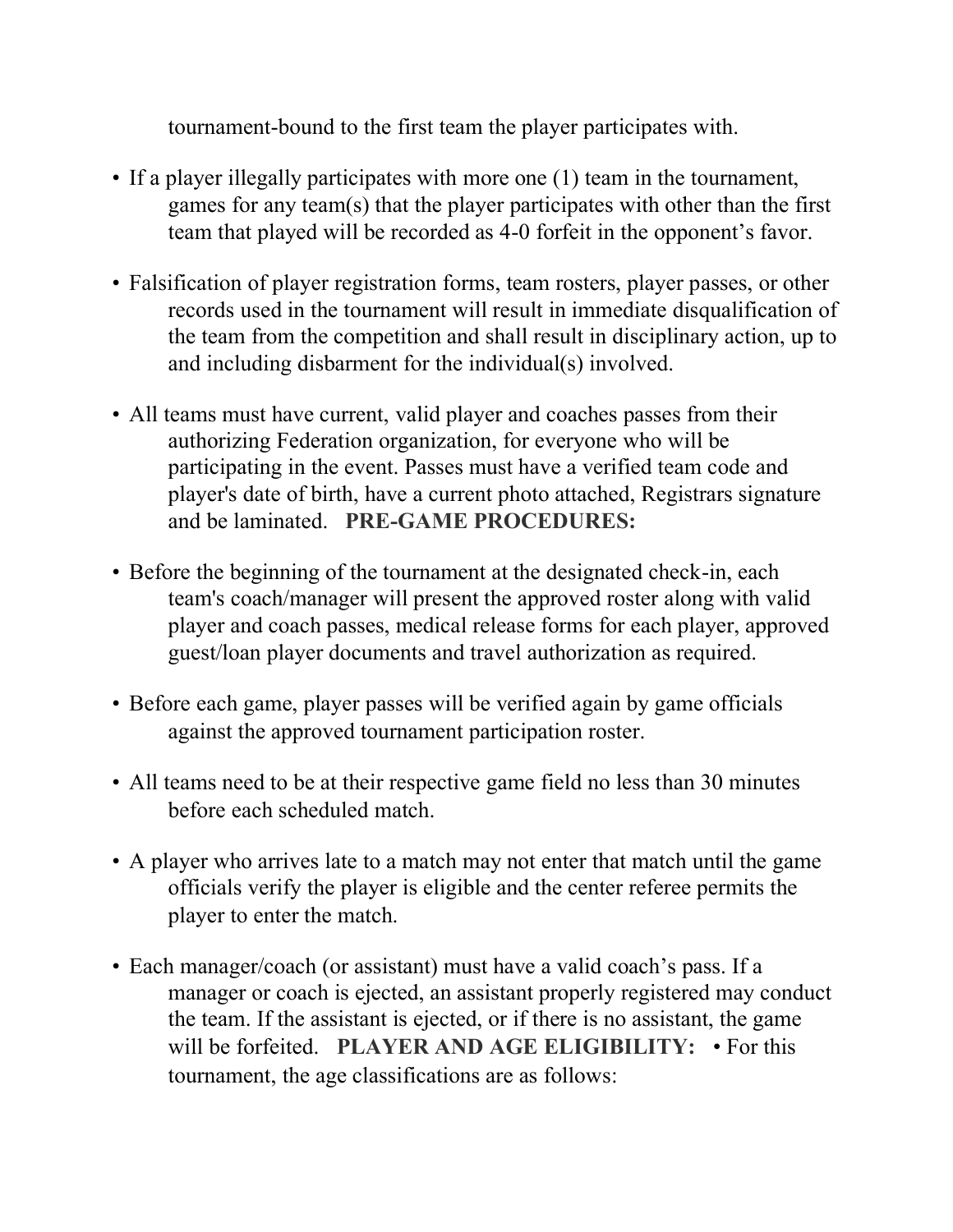#### **AGE DETERMINATION:**

| <b>Age Division</b> | <b>Eligible Birthdates</b>  | Max Roster |
|---------------------|-----------------------------|------------|
|                     |                             |            |
| U/09                | Born on or after 1/1/2014   | 12         |
| U/10                | Born on or after $1/1/2013$ | 12         |
| U/11                | Born on or after $1/1/2012$ | 16         |
| U/12                | Born on or after 1/1/2011   | 16         |
| U/13                | Born on or after $1/1/2010$ | 22         |
| U/14                | Born on or after $1/1/2009$ | 22         |
| U/15                | Born on or after 1/1/2008   | 22         |
| U/16                | Born on or after 1/1/2007   | 22         |
| U/17                | Born on or after 1/1/2006   | 22         |
| U/18                | Born on or after 1/1/2005   | 22         |
| U/19                | Born on or after 1/1/2004   | 22         |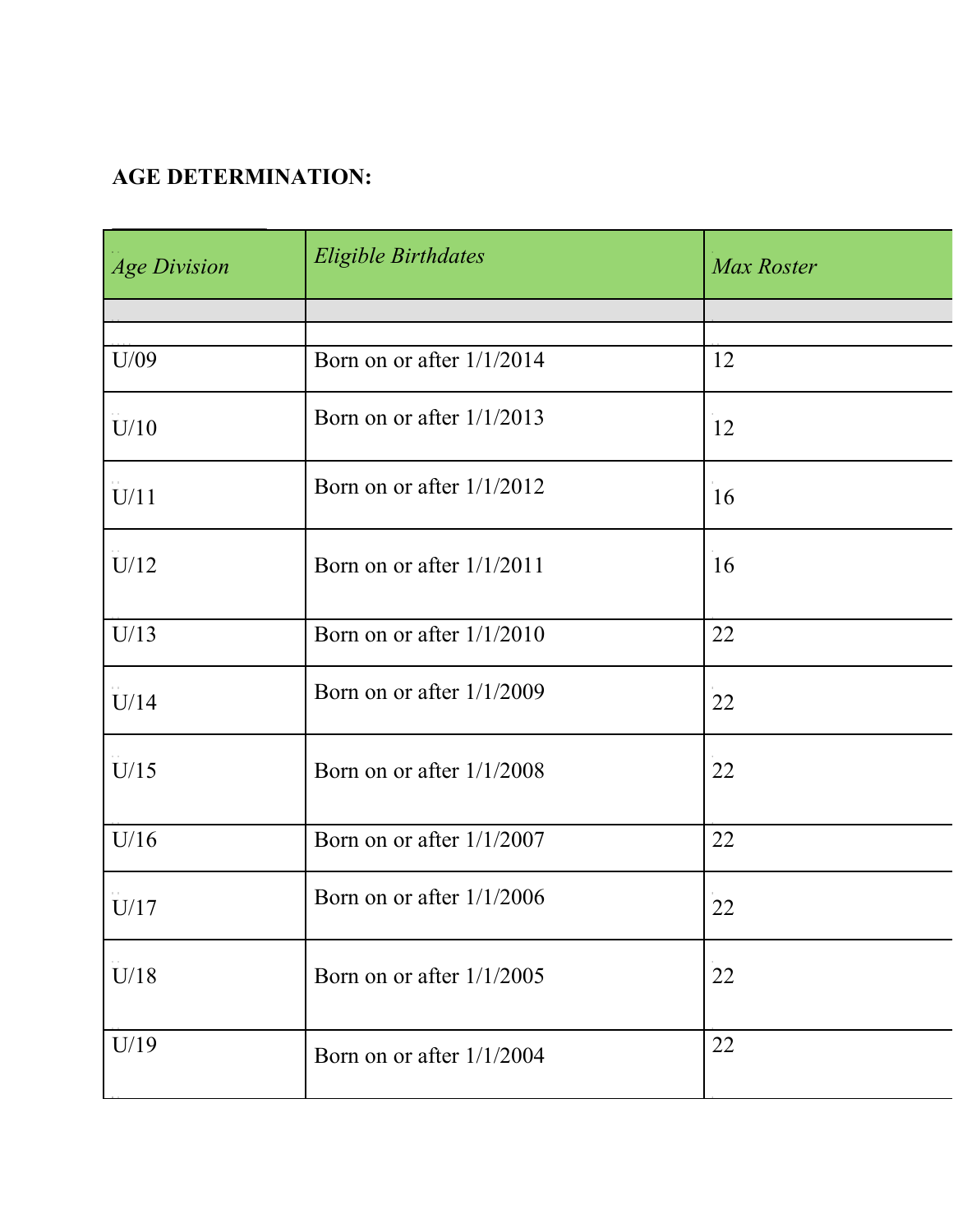- A team using guest players may have no more than Five (5) guest players depending on age group.
- Club pass players are allowed and will not count towards the 5-guest player maximum.
- Teams may only have guest/loan players from the same Federation organization, and all players must be legally registered through their respective Federation organization. (i.e., USYS teams can only have players with USYS passes; US Club teams may only have players with US Club passes, etc.) **CONCUSSIONS:** • Pursuant to Florida Statutes (FS 943.0438) Florida in 2012 enacted a very stringent Head injury and Concussion Law. If the referee (or assistant referee) believes that, in her/her opinion, a player has suffered a head injury or possible concussion, the match must be stopped IMMEDIATELY. • The injured player if able to leave the field on their own must be escorted to their coach, and the coach must be told that the player cannot return for the duration of the match. If a trainer is brought onto the field because the player is incapacitated, the referee must still notify the coach that the player cannot return to the game. It is the responsibility of the coach and the player's parent(s) or legal guardians to seek medical attention. • The player may not resume participation until he/she has been cleared by a medical doctor. The Referee HAS NO FURTHER responsibility beyond removing the player from the match in which the

## **HEADING GUIDELINES:**

- Deliberate heading is not allowed in age groups U12 and younger
- If a U12 or younger player deliberately heads the ball in a game, an indirect free kick should be awarded to the opposing team from the spot of the offense.

player was injured. The referee crew must ensure, that UNDER NO CIRCUMSTANCES or due to the appeal from any coaching staff that the player is allowed to return to the game.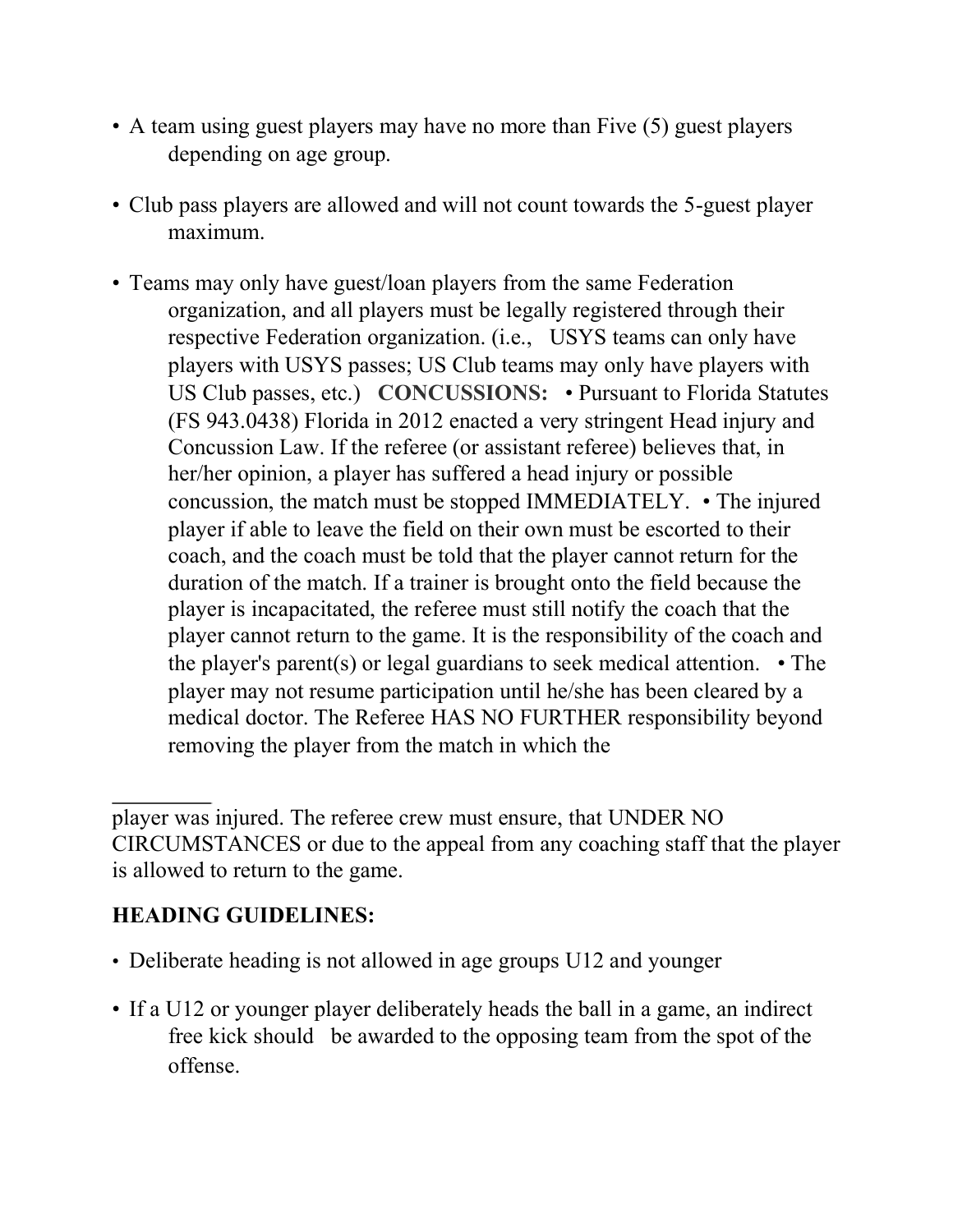• If the deliberate header of a U12 or younger player occurs within the goal area, the indirect free kick should be taken on the goal line parallel to the goal line at the nearest point to where the infraction occurred. **LAWS OF THE GAME:** Law1: Field of Play U13-U19 No change per FIFA "Laws of the Game" U11& U12 (9v9) & U9/U10 (7v7) must play in accordance with the USSF new player development initiatives. **Law2: The Ball** U13 and older Size #5 U12 and younger Size #4 **Law3: Number of Players** 

#### U13 and older U11 and U12 U09 and U10 U13 and Older

Maximum Eleven (11)- Minimum Seven (7) per side per FIFA Maximum Nine (9)- Minimum Six (6) per side Maximum Seven (7)- Minimum Five (5) per side Game Roster shall have a maximum of 18 players. Players not on the game roster are allowed to sit on the bench in the team's opposite uniform or street clothes.

\*\*All other U12 Rules of Competition including no heading will apply.

#### **SUBSTITUTIONS:**

- Substitutions may be made only upon proper notification of the referee through the assistant referee, with the referee's permission.
- The substitute shall not enter the field of play until the players he/she is replacing has left the field and after being signaled onto the field by the referee.
- Substitutions are unlimited and will be allowed at any stoppage by either team, with the referee's permission. **LAW 4: PLAYERS'S EQUIPMENT:** Player equipment shall be in accordance with the requirements of the Affiliate FIFA rules. Additionally:
- Screw in cleats are permitted; judgement as to their safety is at the discretion of the referee.
- Players with Orthopedic casts will not be allowed to participate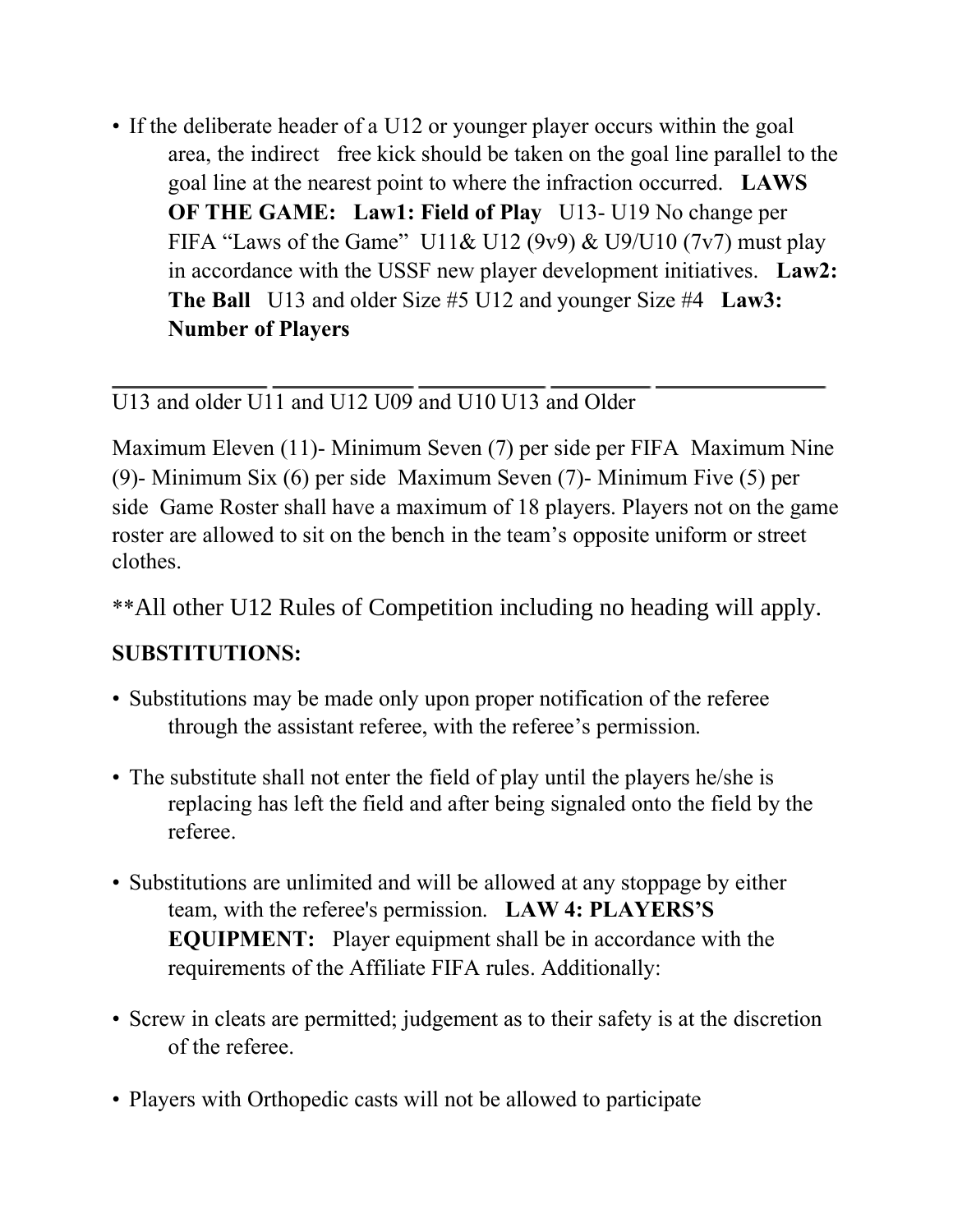- Soft braces can be worn with the written approval from a doctor, and judgement as to the safety is at the discretion of the referee.
- Shinguards must comply with FIFA Law 4:
- Shin guards are covered entirely by the stockings.
- Shin guards are made of a suitable material (rubber, plastic, or similar substances).
- Shin guards must PROVIDE A REASONABLE DEGREE OF PROTECTION.

• Shin guards are required for any event for the Safety of the players

Players will wear matching design and color uniforms with numbers attached to the back of the uniform..

In the event of similar team colors, the designated home team will be required to change to an alternate color accepted by the referee. The home team is the first team listed on the schedule foreach match and appears in the "Home Team" column.

The goalkeeper's uniform must be distinctly different in color from the basic colors of either team and the referee.

It is the policy of USYS that no player be allowed to wear ANY jewelry while participating in any sanctioned match. The only exception that may be allowed is a medical alert bracelet or necklace when taped to the body. The referee shall decide as to the safety of the player, and the referee's decision is final.

#### **LAW5: REFEREES:**

• If an assigned referee fails to appear for a game, the assignor and Site Director will provide a replacement. The game will be played as scheduled and deemed official. • Referees are required to submit completed official game report documents to the Site Director, along with the player and coaches passes from the teams that competed, upon the conclusion of each match. Referees will be paid after the completed game report has been submitted after the match. •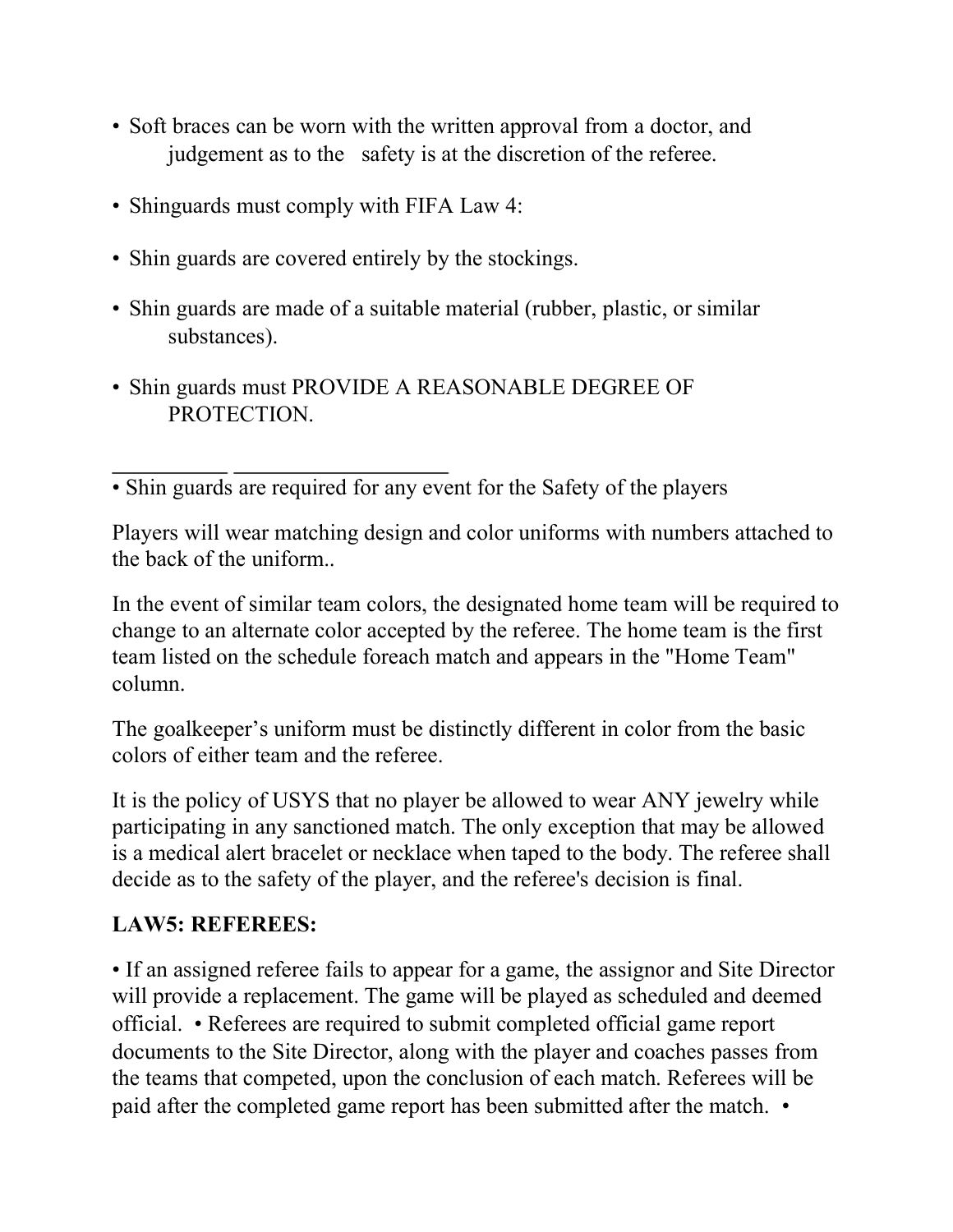Offside will be in effect for all ages 9U through 19U divisions.

## **LAW6: ASSISTANT REFEREE:**

Two (2) assistant referees will be used in matches U11 and above. A single center referee with no assistant referees will be used for U9 and U10 7v7 matches. In the event, the assigned assistants(s) fail to appear, the referee must find suitable replacements. The game will be played as scheduled and be deemed official.

## **LAW 7: DURATION OF THE GAME:**

Due to the extreme heat at this time of year and multiple games played in one day, all games will be played per age group as follows:

No -over time in Semi's or Finals/ PK's to determine winner of semi or final if tied after regulation.

# **LAW 8-10:**

No change per FIFA "Laws of the Game"

## **LAW 11:**

| <b>AGE GROUP:</b> | <b>POOL PLAY:</b><br>(min) |  |
|-------------------|----------------------------|--|
| $U/8$ (NA)        | $2x25=50$                  |  |
| U9/U10            | $2 x25 = 50$               |  |
| U11/U12           | $2 \times 25 = 50$         |  |
| U13-U19           | $2 X 30 = 60$              |  |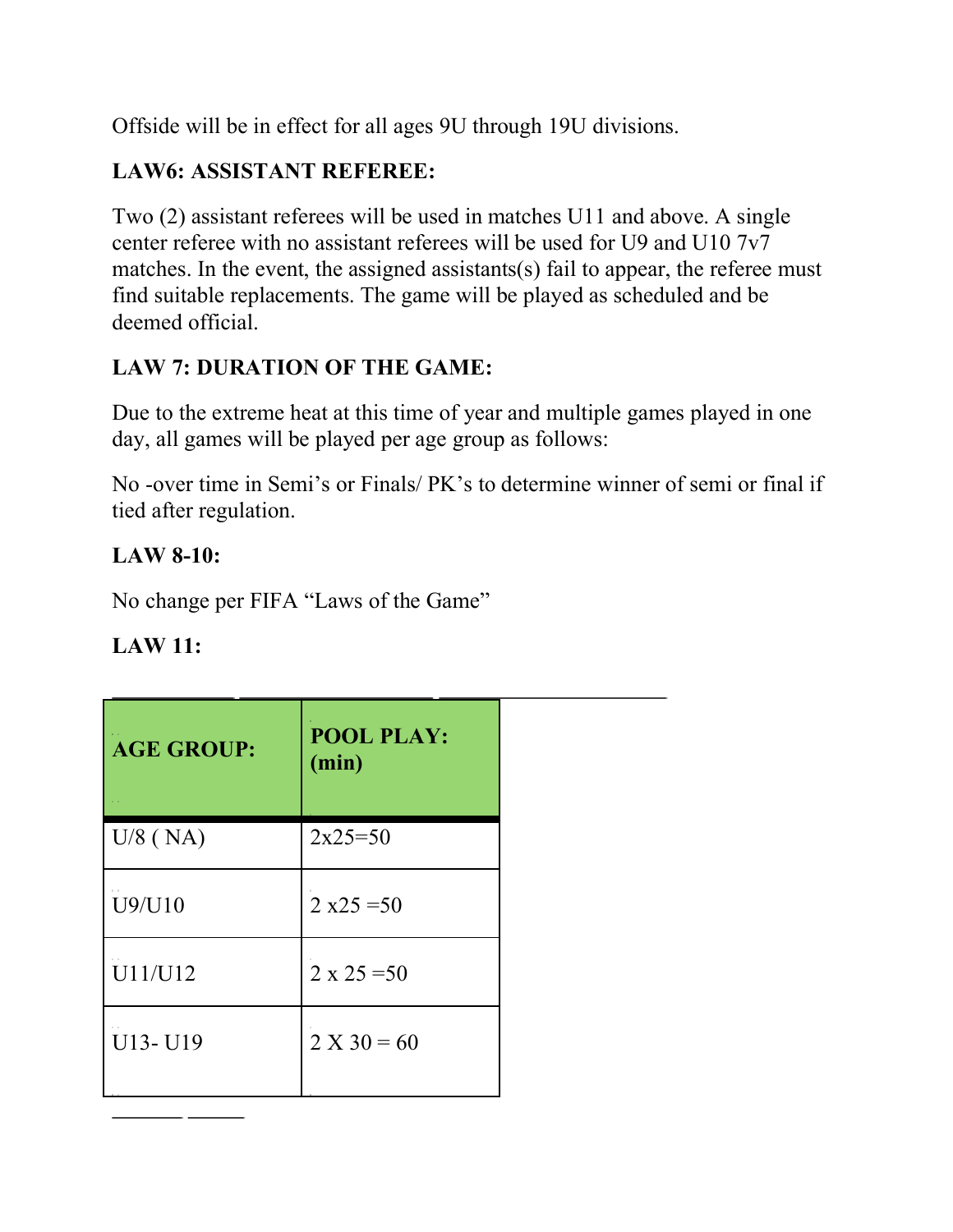No change per FIFA "Laws of the Game"

## **LAW 12: FOULS AND MISCONDUCT:**

No change per FIFA "Laws of the Game" with the following exceptions:

- U11/U12 (9v9) matches an indirect free kick is awarded to the opposing team at the center spot on the halfway line if a goalkeeper punts or drop-kicks the ball in the air from his/her penalty area into the opponent's penalty area.
- U9/U10 (7v7) matches an indirect free kick is awarded to the opposing team at the center spot on the halfway line if a goalkeeper punts or drop-kicks the ball. The goalkeeper may pass, throw, or roll the ball to a teammate located within the build out line.
- U9/U10 (7v7) field will have a build out line 14 yards from the end line. All opposing players must move behind the build out line once the ball is in possession of the Goalkeeper or there is to be a Goal Kick. **LAW 13-17:**  No change per FIFA "Laws of the Game" **TOURNAMENT & MATCH SCHEDULES** Soccer Skills Unlimited Tournaments are designed as follows for all age groups and gender:
- During preliminary stage of tournament teams will play in a World Cup pool play format. Ties shall remain.
- Minimum number of teams at any age/flight is 4; maximum is 32.
- The tournament reserves the right to have multiple flights within an age group.
- All teams are guaranteed a minimum of 3 scheduled games.
- Maximum number of games is 6.
- Teams can play up to 2 games in one day.
- A minimum of two time slots for rest purposes will be scheduled between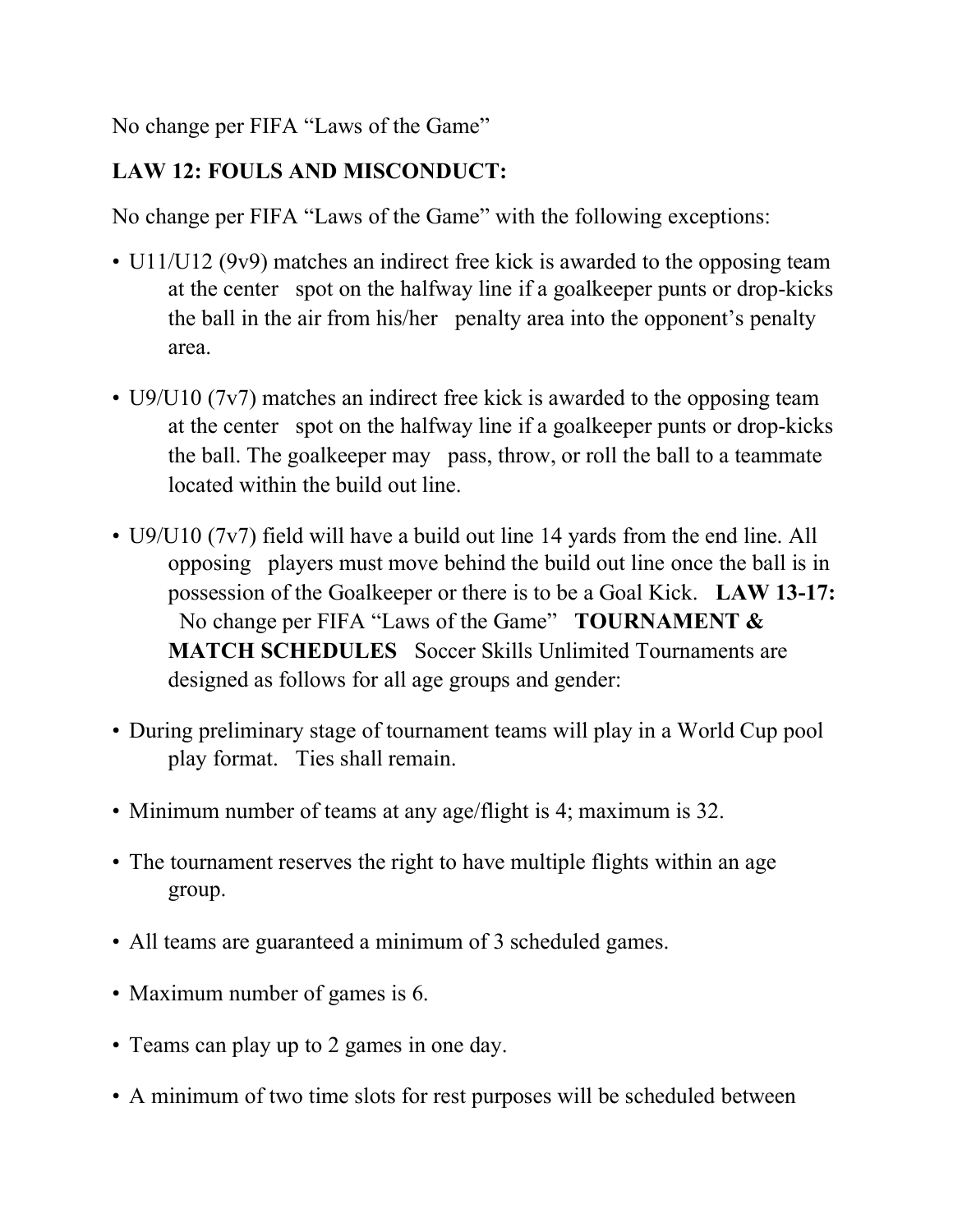games.

- Groups of 6 teams or less will go directly to finals or may play a round robin with no finals. Champion determined by points.
- Groups of 7 teams or more will have consolation or semi-finals and finals.
- The Wildcard or best 2<sup>nd</sup> will always be considered the lowest seed. If the teams have the same number of points, the criteria in the "Determination of Group Winners" will be used to break the tie. Playoff pairings will be as shown on the tournament schedule. If the Wildcard is scheduled to play a team they have already played the schedule may be revised for the Wildcard to play the highest seed group winner available. This will only be done if the schedule can be arranged so all playoff matches have teams that have not already played. If this cannot be done, then matches will revert back to the original schedule. **POST GAME PROCEDURES:**
- As a mutual courtesy, the tournament committee asks that both teams congratulate each other for a game well played. Manager/Coach of both teams will make sure their respective sideline areas are clean, and all trash is in the containers provided.
- Manager/Coach of each team will confirm the score as reported on the Game report with the Tournament Official and mark their initials on the Game report.
- Referees will return the completed game report, supplemental report for sendoffs, injuries and special circumstances, and all passes to the Site Director (or Tournament Official), as well as any ejected player(s) or coach (s) passes. **CONTROL OF SIDELINE CONDUCT:**

Players, reserve players, managers, coaches, and fans are expected to conduct themselves within the letter and spirit of "The Laws of the Game". The Site Director has the authority and responsibility to remove any person(s) from the tournament for abuses of conduct, in addition to any specific disciplinary action brought about by any other authority.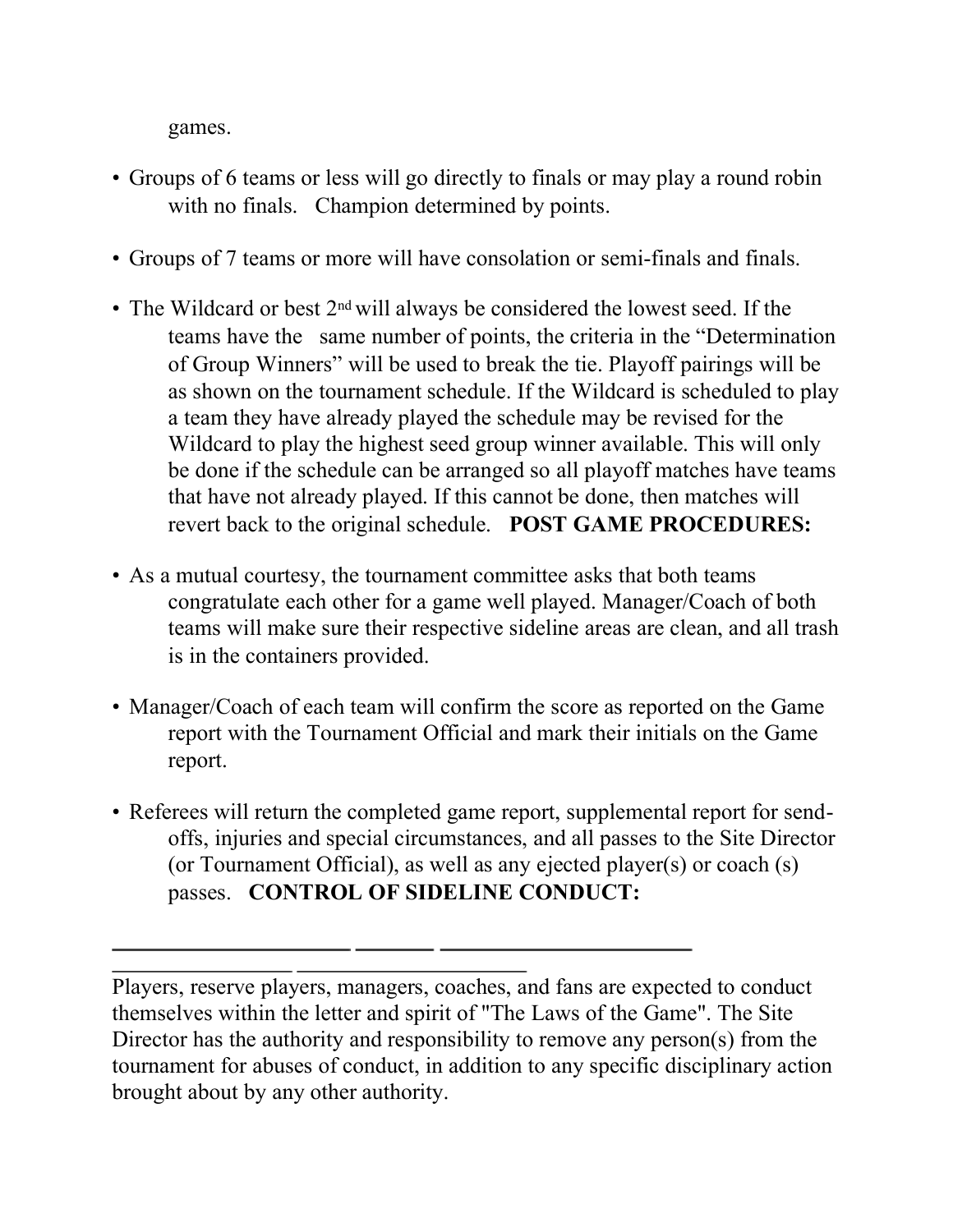Tournament Field Marshals will be present at games to assist. Also, these rules will apply:

- The Site Director will designate one sideline for players and the opposite sidelines for spectators.
- Team Managers/Coaches will be responsible for the behavior of their fans. If the referee warns any coach about their fans' behavior, and the behavior does not improve, the coach can be sent off by the referee. **CONDUCT & DISCIPLINE:** It shall be solely the team's responsibility to determine the status of its players and coaches. Any suspension from a tournament, local league, etc., is the responsibility of the team to notify the Tournament Director of this suspension at the time of the player's check-in. The Tournament Committee shall have a Discipline Committee of three (3) members. This committee will review and rule on all reports of unacceptable conduct by players, managers, coaches, referees, spectators, etc. Any player or manager/coach ejected (red carded) will not complete the game in which the ejection occurred. The ejected player or manager/coach will not participate in the next scheduled tournament game regardless of the cause. Depending on the severity of the unacceptable conduct, the Discipline Committee may recommend the suspension of up to the duration of the tournament in accordance to requirements. The committee's recommendations must be available to the affected parties no later than following the next scheduled match. At the conclusion, of the tournament, passes will be returned to the coach, even if the suspension has not been completed. **DETERMINATION OF GROUP WINNERS:**
- When possible, teams will be assigned to groups of 4 teams and only play the teams in their group. If an odd number of teams enter an age group, then groups may be larger or smaller than four (4).
- Cross-over games will count in determining which teams within the group advance. In group play, there will be no overtime games.
- Group Winners will be determined by the following game point system, with a maximum of 3 points awarded for a single game: Win 3 points Tie 1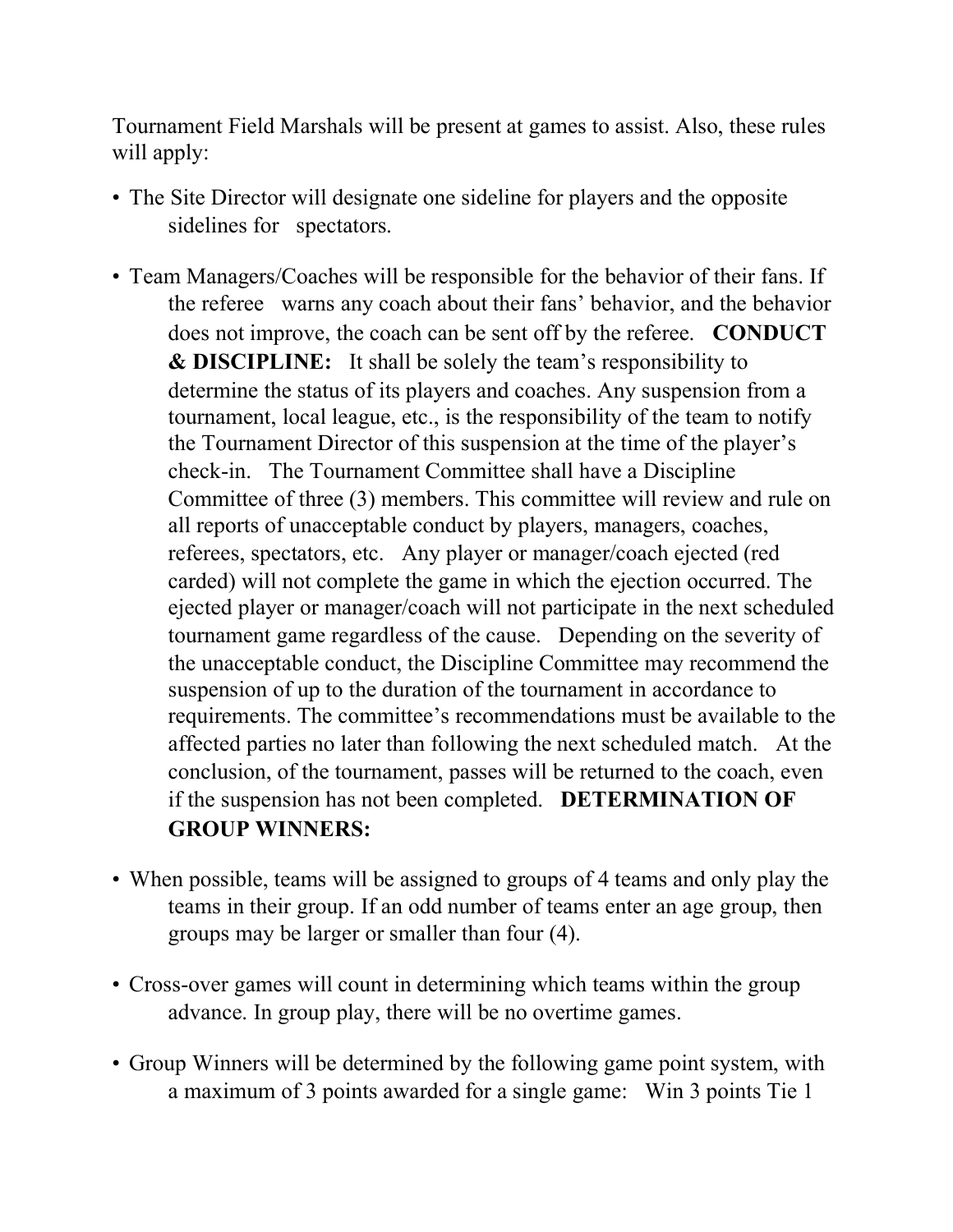points Loss 0 points

• If a tie in points exists between teams after group play, the following tiebreaker rules apply: Head to Head competition (not applicable if more than 2 teams tied on points); then Net Goal Differential (total goals scored less total goals allowed) with a maximum differential of +/- four (4) per game; then Least Goals Allowed; then Most Goals scored with a maximum of four (4) per game.

• Penalty Kicks per FIFA rules • In four Winner B vs. Winner C Group divisions that result in semi-finals the pairings will be

as follows: Winner A vs. Winner D. Wild Card System: If an age group has a wildcard position advancing to the semi-finals, the team pairings will be as follows:

## **FORFEITS:**

a) Winner A vs. Wild Card, and Winner B vs. Winner C b) EXCEPTION: If the wild card team is from Group A, the team pairings will

be as follows: Winner A vs. Winner C, and Winner B vs. Wild Card. c) To determine wild card teams selected from groups of different sizes,

comparisons will be made using averages. That is, dividing game points, net goal differential, and least goals allowed by the number of games played within each group.

# **PROTESTS:**

A team is allowed a fifteen (15) minute grace period from the scheduled time before awarding the game to the opposing team. A minimum of eligible players (7 for 11v11) must be present, dressed and ready to play within the grace period, to constitute a "team." The game will be scored as 4-0. If the scheduled time is revised from the printed schedule, coaches/managers will be notified by email, tournament website, phone or in person by a Tournament Official of the new game time.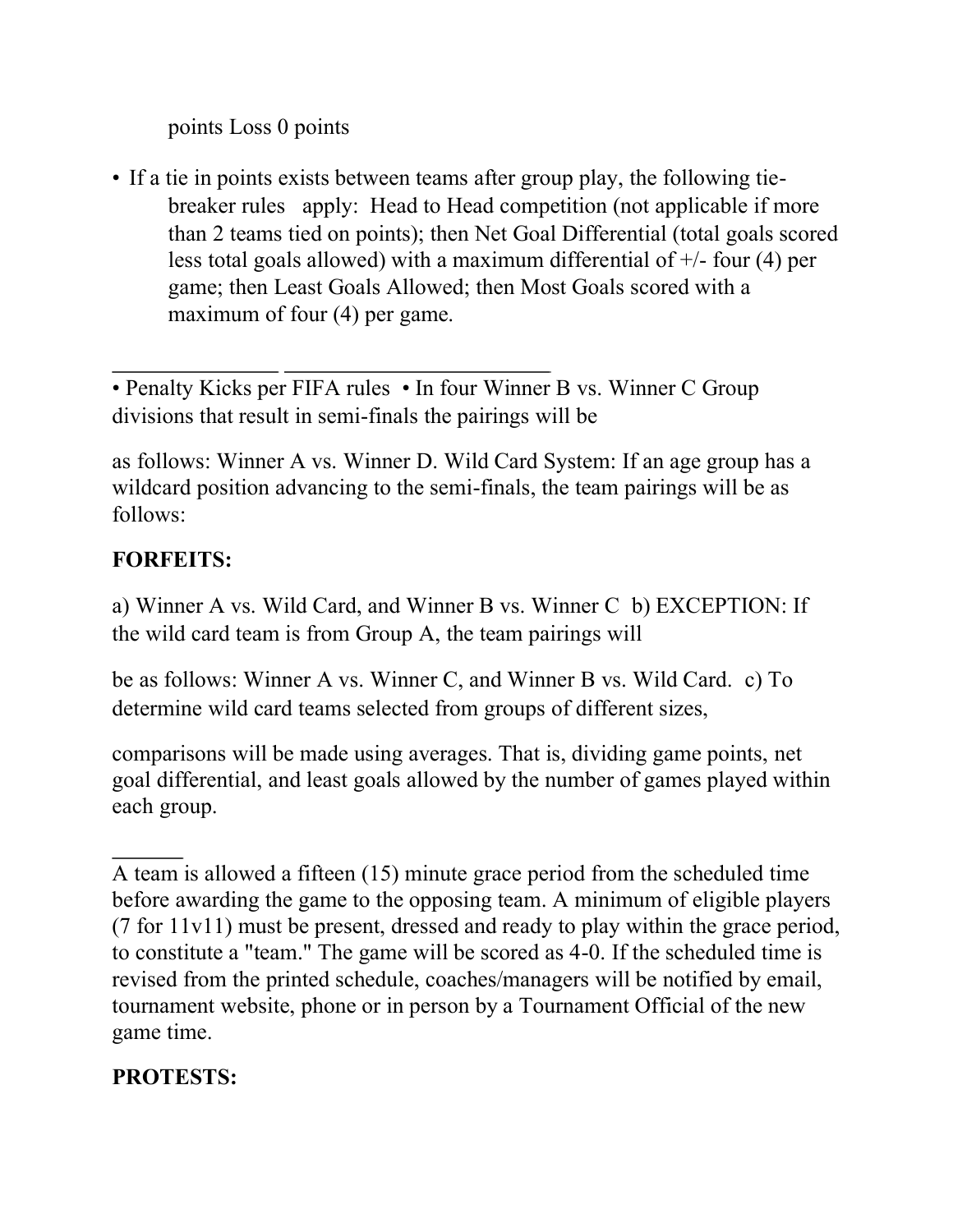For a protest to be considered, the following procedure must be followed:

- No protest of a referee judgment or discretionary call will be accepted.
- Verbal notification of the intent to protest must be given to the Tournament Director, President or Administration Director immediately following the game.
- A protest must be in writing by the manager/coach and delivered to the Tournament Director, President or Administration Director no later than one (1) hour following the game and accompanied by the nonrefundable cash protest fee of \$200. Decisions of the Tournament Director/Committee are final and may not be protested. **HYDRATION BREAK** In any sanctioned match, a break will be given at the midpoint of each half of regulation time and at the end of each overtime period (if played) for player hydration. This break will be given at a normal stoppage of play, and it is mandatory for any sanctioned match during which the air temperature is or is expected to reach eighty- five  $(85)$ degrees.. The game clock will continue to run during the breaks. **EXTERNAL CONDITIONS, WEATHER, ETC.:**
- In the event unusual conditions necessitate the rescheduling, curtailment, shortening or cancellation of games, the Tournament Committee shall have absolute authority to make changes to best serve the completion of the tournament.
- No protests of the Tournament Committee decisions due to format changes necessitated by external conditions will be allowed.
- In the event games are suspended or halted due to weather or other external conditions, one (1) team staff member is required to report to Tournament Headquarters where instructions as to the timing of and method for notification of restarts and schedule revisions will be communicated. **CHAMPIONSHIP & FINIALIST CEREMONY:** Following the completion of the championship game, the two (2) teams shall present themselves at the awards area where: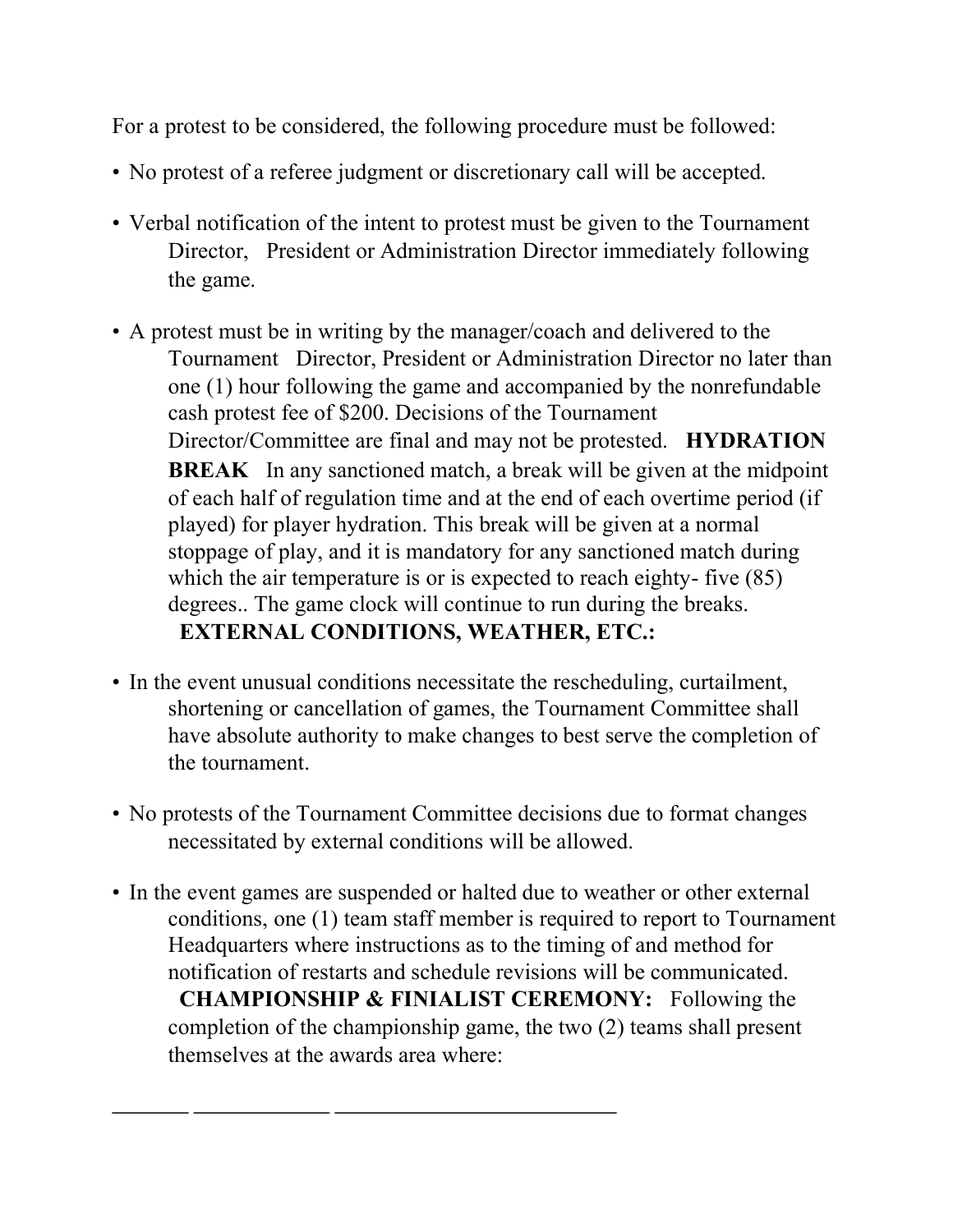- Each player from the runner-up team will receive an individual award; team receives a team award.
- Each player from the Championship team will receive an individual award; team receives a team award. **REFUNDS:** After a team has been accepted into the competition, NO REFUND WILL BE GIVEN should the team decide to withdraw from the event. Tournament entry fee returns/refunds will be granted, as follows:
- Within five (5) days after notification that the team has not been accepted.
- Within five (5) days of cancellation of the tournament.
- Within ten (10) days of request of withdrawal of the application by a team before acceptance of the application by the tournament. • **GENERAL:**  The Tournament Committee, and the host affiliate will not be responsible for any expense incurred by any team due to cancellation in part or whole of this tournament.
- The Tournament Committee's interpretation of the preceding rules shall be final.
- If not, enough teams are realized within a single age group, the Tournament Director shall notify the participants as soon as possible. The participants will be given the option to play up or receive a full refund.
- The Tournament Committee has the responsibility to uphold any previous suspension imposed by USYS, and other USSF affiliate organizations as required.
- The Tournament Committee agrees to have a copy of the Tournament Rules at all game sites.
- Prohibited items: Smoking is not allowed on the sidelines and other areas as marked at each site.
- Alcohol, drugs, etc. are strictly prohibited at all locations at all times. Pets and